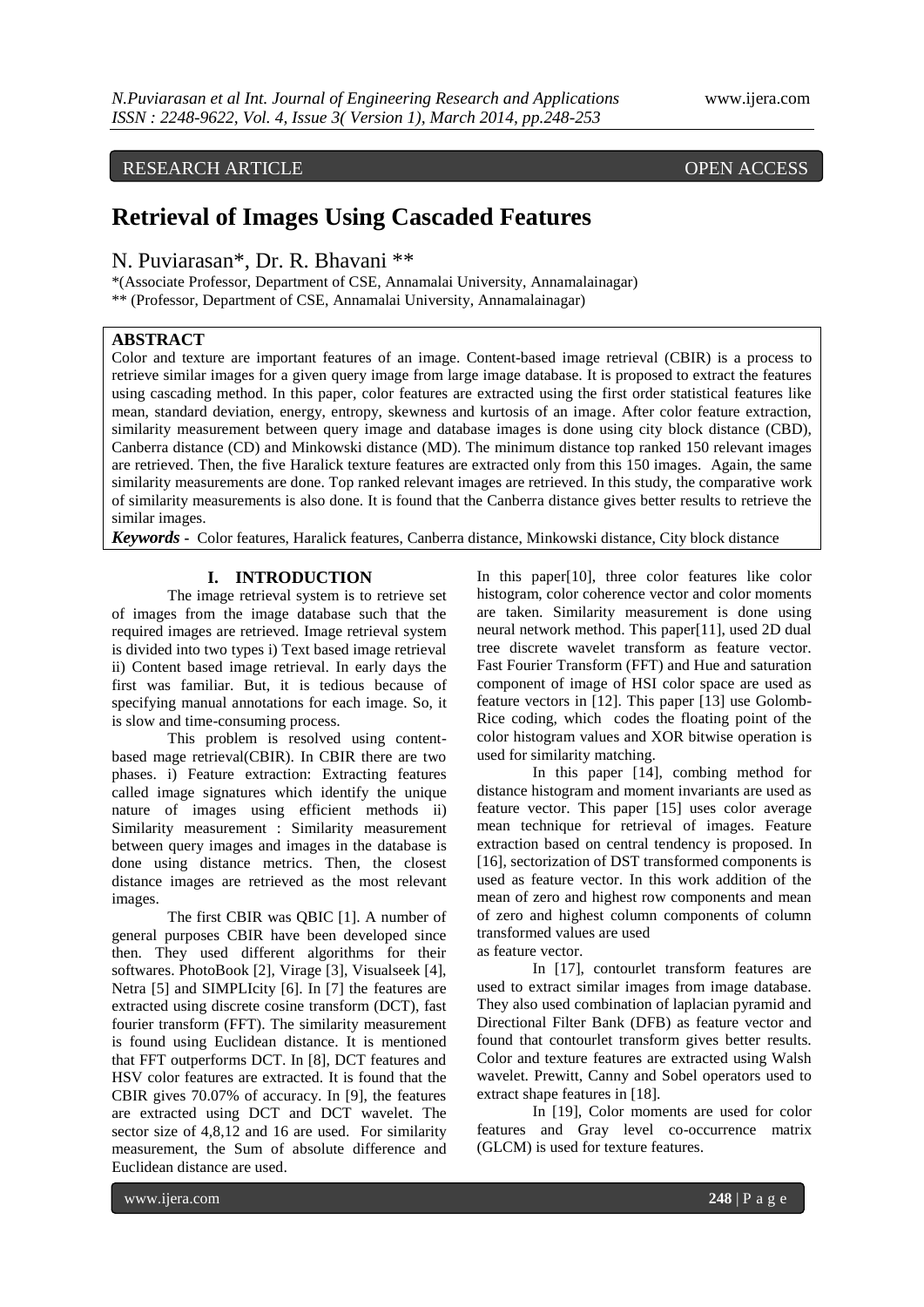It is found that in the above literature, cascaded features of first order statistical properties and Haralick features are not considered. It is very important to find the most similar images. To extract maximum number of similar images, it is proposed to perform cascading operations.

# **II. PROPOSED WORK**

In this research work, after removal of noise from the image, the first order statistical features of image which signify the color features are extracted. Similarity measurement between query image and database images are done using City block distance (CBD), Canberra distance (CD) and Minkowski distance (MD). The minimum distance top ranked 150 images are retrieved. Next, the Haralick features are extracted from 150 images only and it reduces the computational time. Again, the same similarity measurements are used to retrieve more similar images

#### **1.1 Preprocessing**

The block diagram of proposed CBIR system is shown in Figure 1.



Figure 1: Block diagram of proposed CBIR Method

In the process of noise removal, the median filtering is used to remove the noise. By median filtering, the value of an output pixel is determined by the median of the neighborhood pixels.

### **III. METHODS AND MATERIALS 3.1 The statistics of images**

 Images in the database have definite statistics. Such images fit a description of randomly generated pixels. The different features of images are described by the  $n^{th}$  order statistics. For example, the first order statistics refer to the probability distribution of the values of each pixel.

i.e intensity of pixel at different points. They refer to the color features of the images.

#### **3.2 First order statistics**

First-order features (F1) are calculated from the original image values. They do not consider the relationships with neighbor pixels. Features derived from this approach include moments such as mean, standard deviation, energy, entropy, skewness and kurtosis of an image  $I_i(x,y)$  with the size MxN. These statistics are represented as

mean(
$$
\mu
$$
) =  $\frac{\sum_{x=1}^{M} \sum_{y=1}^{N} l_i(x, y)}{M*N}$  (1)  
standard deviation( $\pi$ ) =  $\sqrt{\sum_{x=1}^{M} \sum_{y=1}^{N} l_i(x, y) - \mu}$  (2)

standard deviation(
$$
\sigma
$$
) =  $\sqrt{\frac{2x+12y+17x+6y}{M*N}}$  (2)  
Energy(*e*) =  $\frac{1}{MN} \sum_{x=1}^{M} \sum_{y=1}^{N} I_i^2(x, y)$  (3)  
Entropy =  $\frac{1}{MN} \sum_{x=1}^{M} \sum_{y=1}^{N} I_i(x, y) (-\ln I_i(x, y))$ 

$$
\nabla^M \cdot \nabla^N \cdot \left( \nabla \cdot \nabla^2 \right)^2 \tag{4}
$$

$$
skewness = \frac{\sum_{x=1}^{M} \sum_{y=1}^{N} l_i(x, y) - \mu^3}{M*N*\sigma^2}
$$
(5)

$$
Kurtosis = \frac{\sum_{x=1}^{M} \sum_{y=1}^{N} I_i(x, y) - \mu^4}{M*N*\sigma^4}
$$
(6)

# **IV. SIMILARITY MEASUREMENTS 4.1 City block distance**

 $\delta d = \sum_{i=1}^n (|Qi - Di|)$ (7)

This distance is also called Manhattan distance. This distance metric is computed using the sum of absolute differences between two feature vectors of images.

#### **4.2 Canberra distance**

The city block distance metric gives a large value for the similar images which creates the dissimilarity between similar images. Hence, each feature vector pair is normalized by dividing it by the sum of a pair of features.

$$
\delta d = \sum_{i=1}^{n} \frac{(|q_i - bi|)}{|q_i| + |Di|} \tag{8}
$$

# **4.3 Minkowski distance**

The Minkowski distance is calculated as

$$
\delta d = \left[\sum_{i=1}^{n} (Q_i - D_i) p\right]^{\frac{1}{p}}
$$
 (9)  
where p is a positive integer. In this work p = 3 is

considered. where Q and D are the query feature vectors and database feature vectors respectively[20].

After finding the similarity measurement, the minimum distance top 150 image are ranked. Then, to extract the Haralick texture features, the top 150 images are only considered.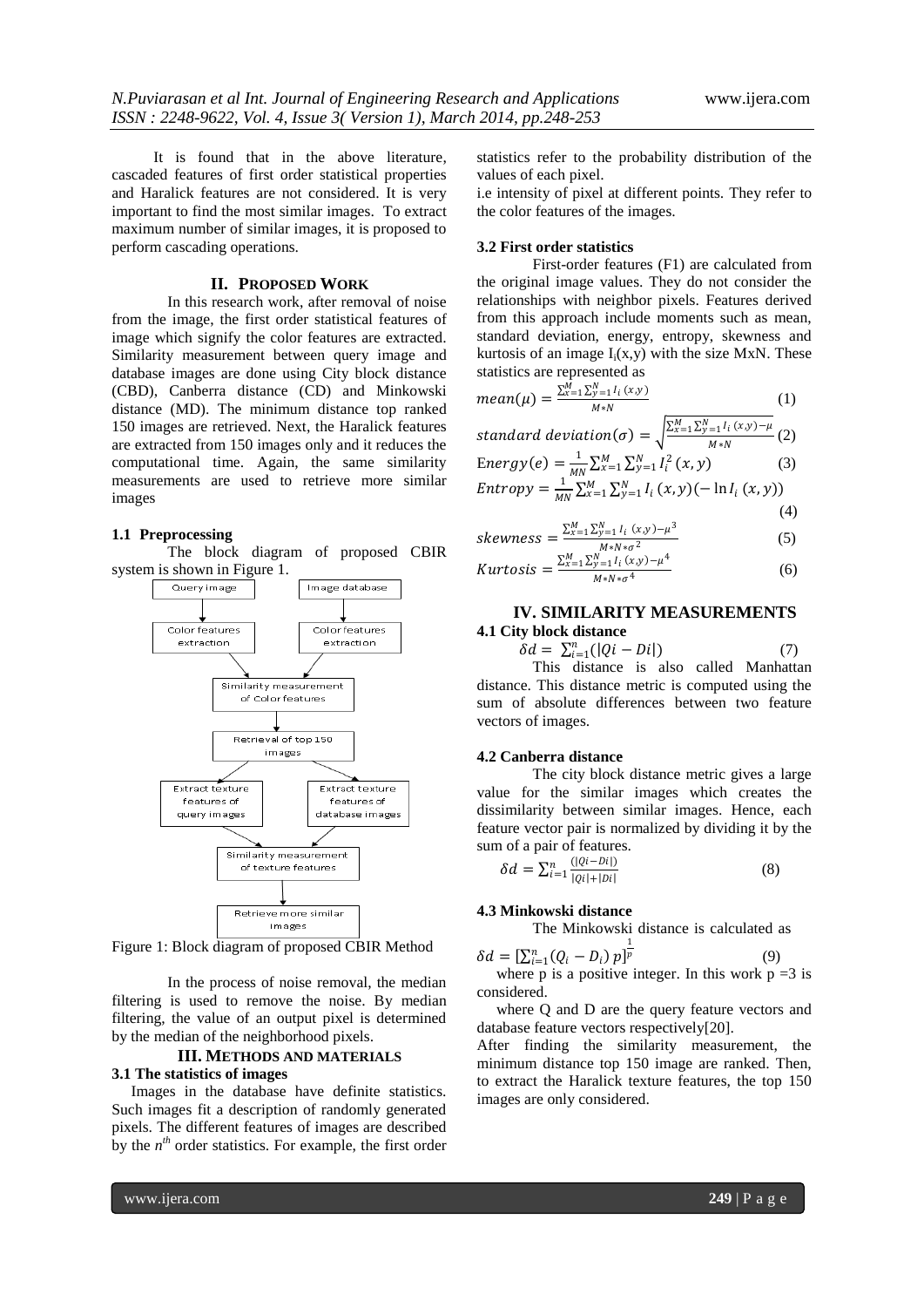### **V. HARALICK TEXTUAL FEATURES**

Gray-level co-occurrence matrix(GLCM) gives the relative frequencies of occurrence of grey level combinations among pairs of image pixels. This matrix considers relationships of image pixels in different directions, such as horizontal, vertical, diagonal and anti-diagonal. Suppose the input image has M and N pixels in the horizontal and vertical directions respectively. Suppose that the grey level appearing at each pixel is quantized to Z

levels, Assume  $Nx = 1,2,3...M$  is a horizontal space domain and  $Ny = 1,2,3,...N$  is a vertical space domain and  $G = 0,1,2,...Z$  be the set of Z quantized gray levels. [20] In a given distance (*d*) and direction  $\Box$  the GLCM is calculated using gray scale pixel i,j expressed as the number of co-occurrence matrix element as follows. The distance (*d*) can range from 1 to 8 and each pixel has eight neighbouring pixels denoting eight  $\Box$  values. Theyare  $0^{\circ}$ , 45°, 90°, 135º , 180º , 225º , 270º or 315º [21, 22]. In this paper  $d = 1$  and  $\Box = 90$ <sup>°</sup> are considered.

$$
P(i,j|d,\boldsymbol{\theta}) = \frac{P(i,j)|d,\theta}{\sum_{i} \sum_{j} P(i,j|d,\theta)}
$$
(10)

Haralick proposed 14 kinds of GLCM parameters [20] among which the following 5 parameters are mainly used.

1) Moment of inertia (contrast)

$$
I = \sum_{i} \sum_{j} (i - j)^2 P(i, j) \tag{11}
$$

Image contrast can be interpreted as the sharpness of the image : the deeper grooves of the image texture, the greater contrast is.

2) Energy:

$$
E = \sum_{i} \sum_{j} \left[ (P(i, j)) \right]^2 \tag{12}
$$

Energy is the measure of gray distribution uniformity of image. The coarser the texture is, the more energy it contains

3) Entropy:

$$
E = \sum_{i} \sum_{j} [P(i, j)] log P(i, j) \tag{13}
$$

Entropy is a measure of the amount of information of an image. Entropy relates to the texture information. If there is no texture information, the entropy is zero.

4) Correlation:

$$
C = (d, \theta) = \frac{\sum_{i,j} (1 - \mu_x)(j - \mu_y) P(i,j)}{\sigma_x \sigma_y}
$$
(14)

Where

$$
\mu_x = \sum_i \sum_j iP(i,j), \mu_y = \sum_i \sum_j jP(i,j) \quad (15)
$$

$$
\sigma_x^2 = \sum_i \sum_j (i - \mu_x^2) P(i, j), \sigma_y^2 = \sum_i \sum_j (i - \mu_y^2) P(i, j) \tag{16}
$$

Correlation is used to measure the degree of similarity of the elements in GLCM.

5) Homogeneity:

$$
H_o = \sum_{i} \sum_{j} \frac{P(i,j)}{1 + |i - j|} \tag{17}
$$

Homogeneity feature returns a value that measures the closeness of the distribution of elements in the GLCM to the GLCM diagonal.

#### **VI. EXPERIMENTAL RESULTS**

In this work, corel database consists of 1000 images are considered. It consists of 10 classes, each class has 100 images. To measure the retrieval effectiveness of the CBIR system 5 different query images from each classes are used. It is tested for 50 query images. The query and database image matching are done using different distance metrics like City block distance, Canberra distance and Minkowski distances. The minimum distance top ranked 150 images only are considered for the extraction of texture features. Then, again the same image matching process is done for these texture features. Finally, images are arranged in the order of the lowest distances to highest distances.

If there are *Ci* classes in the total image database where  $i = 1$  *to* 10, then the query image in particular class *Cj* is given. After CBIR process, the relevant images of *Cj* and images from other *Ci*  classes are retrieved. In corel database, each class consists of 100 images. If top *Ti* belongs to *Cj* then all retrieved images are relevant images. Experiment is done for different retrieved images and their corresponding relevant images are found.

*Precision* = 
$$
\frac{No.of
$$
 retrieved relevant images o of class  $C_J$   
No.of retrieved images o of class  $C_j$   
(18)

Recall = 
$$
\frac{No.of \text{ retrieved relevant images of class } C_j}{No.of \text{ relevant images of class } C_j}
$$
 (19)

$$
Accuracy = \frac{precision + recall}{2}
$$
 (20)

$$
F-score = 2 * \frac{precision * recall}{precision + recall}
$$
 (21)

Figure 2 shows the sample images used as query images. Figure 3 gives the Graphical user interface (GUI) of the CBIR system developed for cascaded features to retrieve the images.

www.ijera.com **250** | P a g e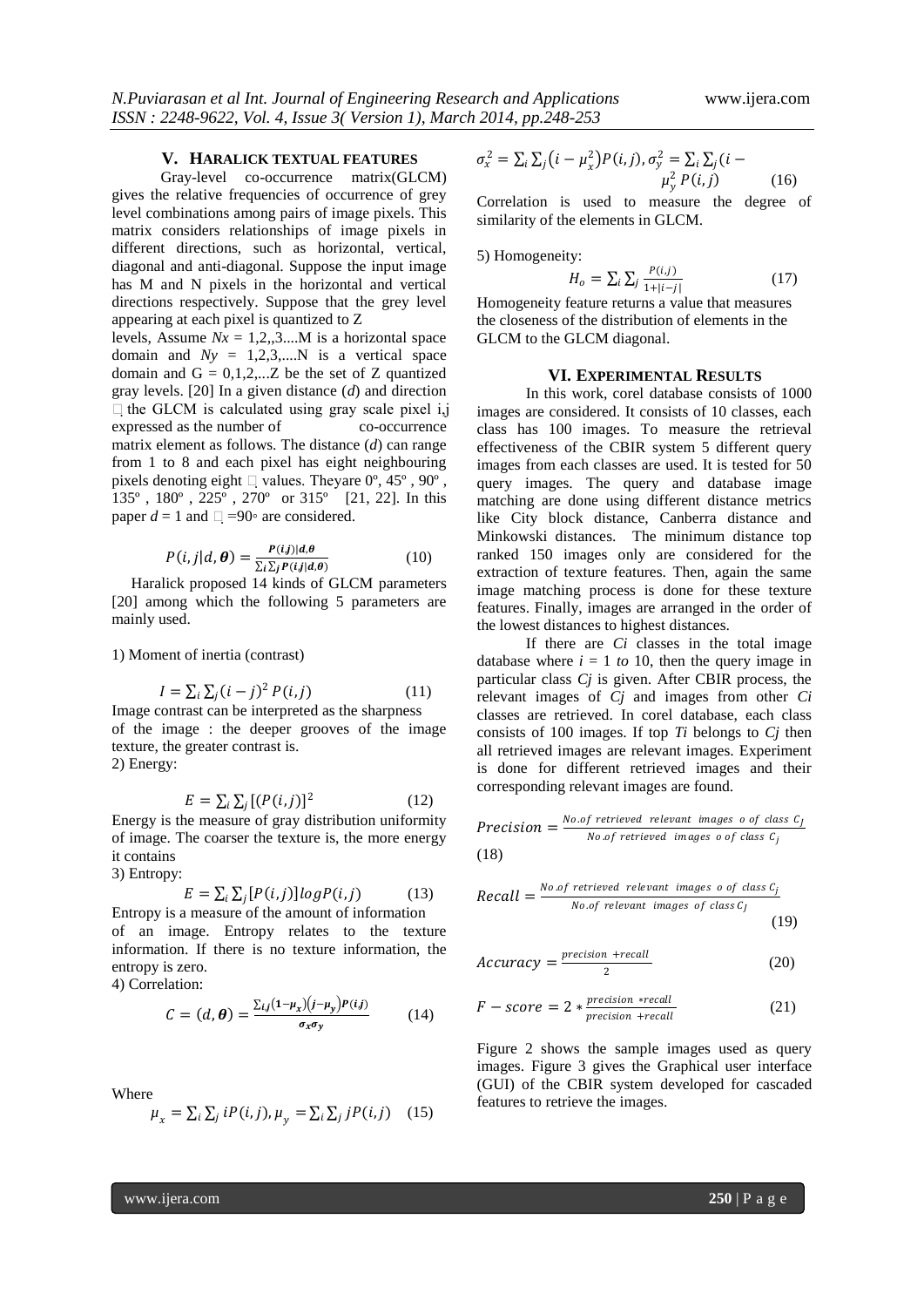

Figure 2. Sample query images



Figure 3. GUI of proposed CBIR system

Figure 4 and Figure 5 show the accuracy and F-score obtained by the different features like color only, texture only and cascaded features of different similarity measurement. It is observed that the cascaded features using Canberra distance gives 84% of accuracy and F-Score value as 75% in image retrieval.



Figure 4. Accuracy of the different similarity measurements

Figure 6 shows the output of the retrieved images from the proposed CBIR system. Figure 7 to Figure 9 show the crossover point of the precision recall values of the cascaded features using city block distance, Minkowski distance and Canberra

distances. Higher the cross over point better is the performance[7].



Figure 5. F-Score of the different similarity measurements

The cross over point of precision and recall using Canberra distance is 0.45 whereas using city block distance is 0.41 and using Minkowski is 0.40. It is observed that the cascaded features using Canberra distance gives better results.



Figure 6: Images retrieved using cascaded features





www.ijera.com **251** | P a g e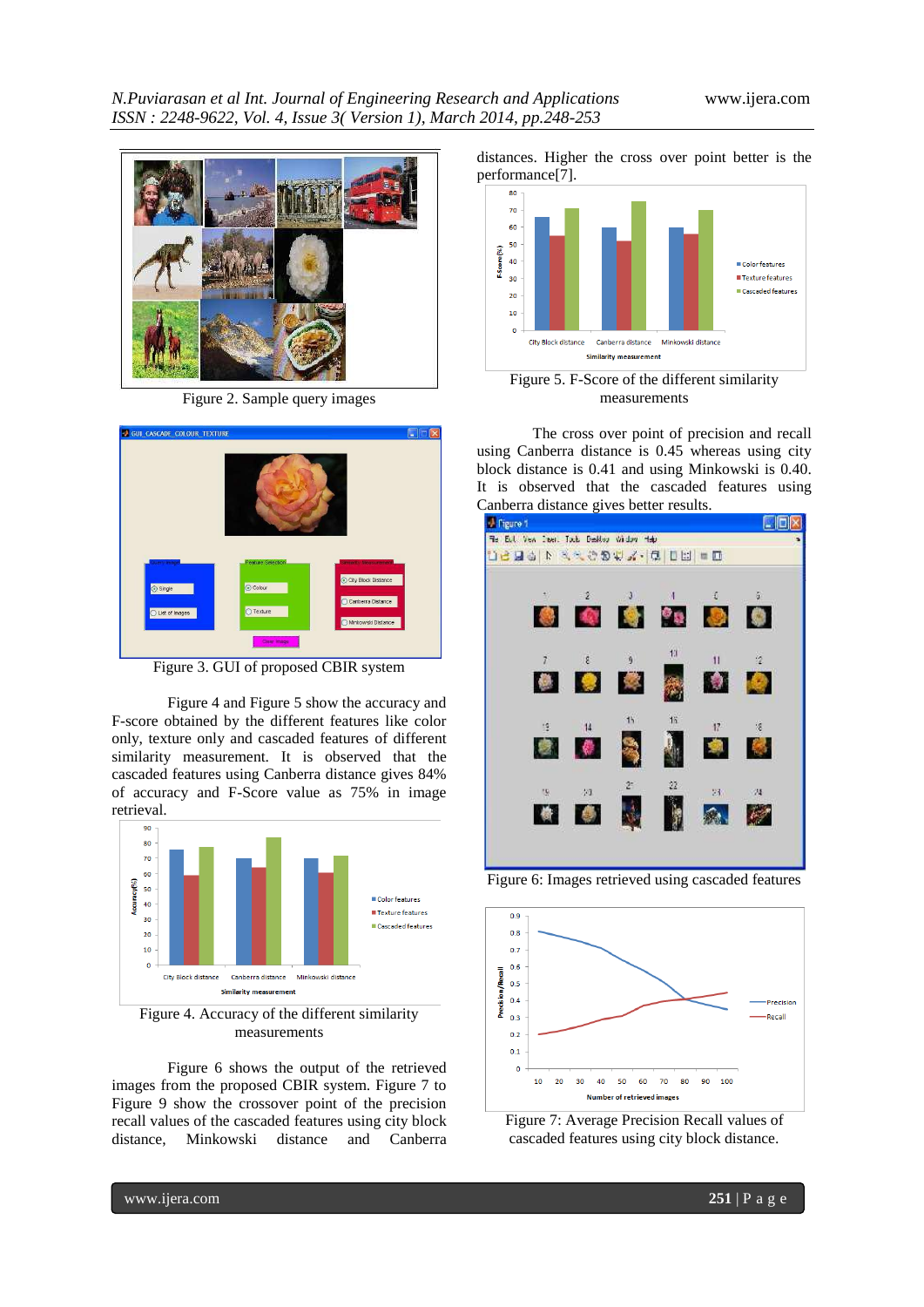

Figure 8: Average Precision Recall values of cascaded features using Minkowski distance.



Figure 9: Average Precision Recall values of cascaded features using Canberra distance.

# **VII. CONCLUSION**

In this paper, the six first order statistical features which signify the color features of images are used. Similar images are retrieved using different distance metric like Canberra distance, city block distance and Minkowski distance. Then, minimal distance top ranked 150 images are only considered for the extraction of texture features. Hence, it reduces the computational time. It Again, the similarity measurement is calculated using same distance metrics. Thus, the features are extracted using cascading approach. It is found that the cascading features with Canberra distance gives better results.

# **REFERENCES**

- [1] W.Nilback, et.al, "The qbic project: querying im- ages by content using color, texture and shape," *SPIE Proceedings on storage and Retrieval for image and video Databases*, pp. 173–187, 1993.
- [2] A.Pentland, et.al, "Photobook : tools for content based image retrieval," *International Journal of Computer Vision*, vol. 18, no. 3, pp. 233–254, 1996.
- [3] A. Gupta, R.Jain, "Visual information retrieval" *Communications of the ACM,* vol. 40, no. 5, pp.70–79, 1997.
- [4] J.R.Smith,S.F.Chang, "Visualseek: a fully auto mated CBIR query system," *Proceedings of Multi- media Conference*, 1996.
- [5] W.Y.Ma, B.Manjunath, "Netra, a toolbox for navigating large image databases," *Proceedings of International conference on image Processing*, , no.5, pp. 568–571, 1997.
- [6] J.Z.Wang, J.Li, G.Wiederhold, "Simplicity: Semantics-sensitive integrated matching for image libraries," *IEEE transaction on Pattern Mach. In- tell.*, vol. 23, no. 9, pp. 947–963, 2001.
- [7] Vibha Bhandari , Sandeep B.Patil, "Comparison of cbir techniques using dct and fft for feature vec- tor generation," *International Journal of Emerging Trends and Technology in Computer Science*, vol.1, no. 4, pp. 90–96, 2012.
- [8] Anit Sharma, Gurpreet Singh, "Comparative study:Content based image retrieval using low level features," *International Journal of Engineering Re- search and Applications*, vol. 3, no. 2, pp. 962–967,2013.
- [9] H.B.kekre, Dhirendra Mishra, "Performance comparison of sectorization of dct and dct wavelet transformed images in cbir," *International Jour- nal of Computer Applications*, vol. 23, no. 4, pp.26–34, 2011.
- [10] Vrushali Yashwant Ernade, P.R. Badadapure, " Content Based Image Retrieval using Neural Network", *International Journal of Scientific & Engineering Research*, vol.4, no.8, pp. 571- 575 2013.
- [11] Sai, Patil, "Image Retrieval using 2D Dual-Tree Discrete Wavelet Transform", *International Journal of Computer Applications*, vol. 14, no.6, pp. 1-7, 2011.
- [12] Nidhi Singh, Kanchan Singh, Ashok K.Siha, " A Novel approach for Content Based Image Retrieval", *Procedia Technology (Elsevier),* vol.4, pp.245-250, 2012.
- [13] Shaila S G, Vadivel A, "Block Encoding of Color Histogram for Content Based Image Retrieval Applications", *Procedia Technology (Elsevier),* vol.6, pp.526-533, 2012.
- [14] Ke Lu, Ning He, Jian Xue, "Content-based similarity for 3D model retrieval and classification", *Journal of Progress in Natural Science (Elsevier)* , vol.19, pp.495- 499, 2009.